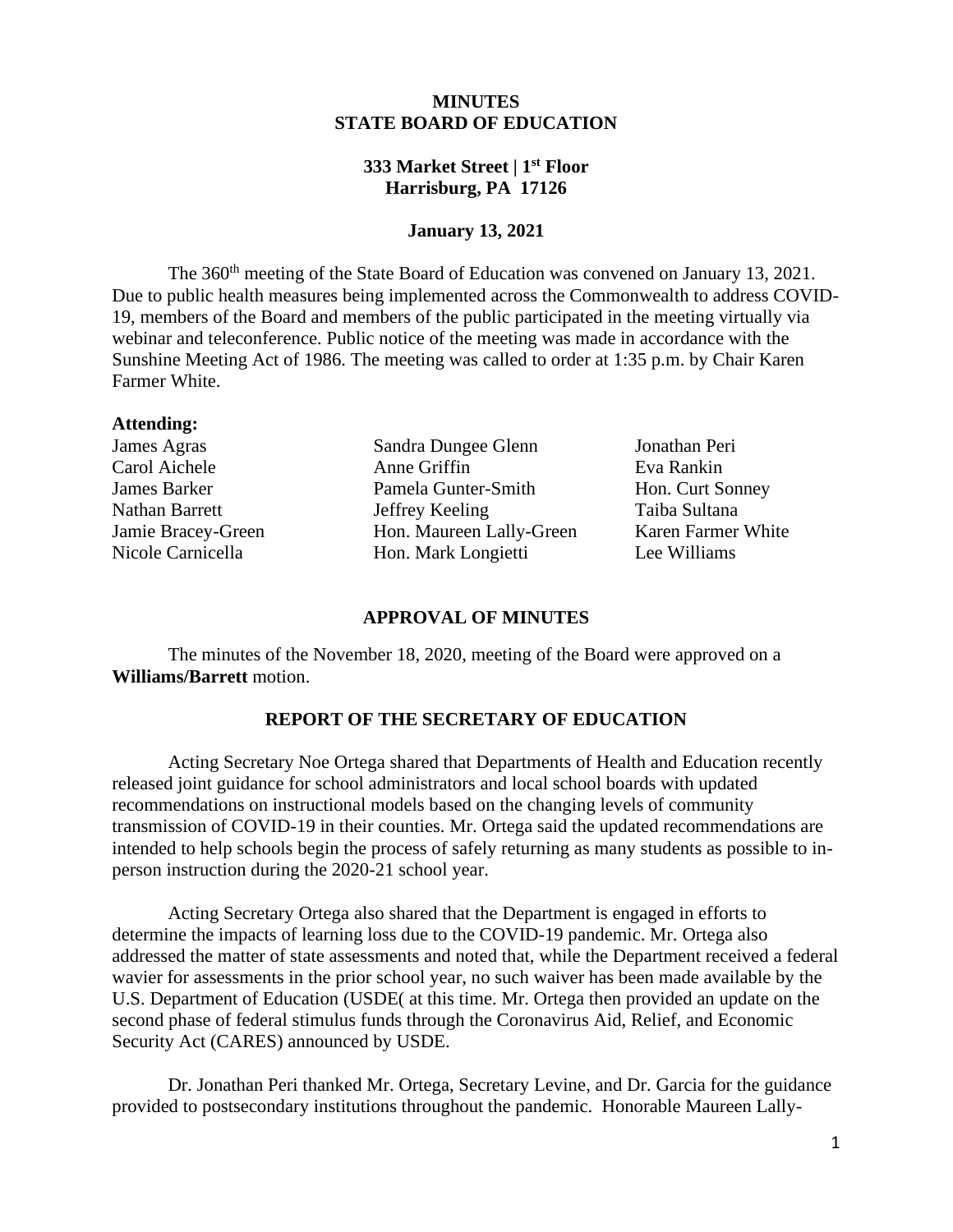Green echoed Dr. Peri's comments and emphasized the stability that Acting Secretary Ortega has provided to those in education.

# **DISCUSSION ITEM ANNUAL REPORT TO THE GOVERNOR AND THE GENERAL ASSEMBLY**

Chair Farmer White introduced the Board's draft Annual Report to the Governor and the General Assembly for 2020 that summarizes the Board's actions during the calendar year. She invited discussion among members on the draft report.

### **DISCUSSION ITEM PETITION OF THE PENNSYLVANIA ASSOCIATION OF INDEPENDENT SCHOOLS**

Chair Farmer White introduced a petition filed by the Pennsylvania Association of Independent Schools (PAIS) seeking to amend timeframes in the association's existing approved application for accrediting authority. PAIS serves as an approved accreditor of private and nonpublic schools through authority granted by the Board. To address pandemic-related disruptions to its accreditation process, Ms. Farmer White explained that PAIS is petitioning the Board to amend the accreditation cycle in its existing approved application by extending the review cycle for its member schools in good standing for one year from 2021-2022 forward.

### **PUBLIC COMMENT**

Lukie Wells, Director of Accreditation for PAIS, thanked the Board for its consideration of the association's petition and for its partnership and collaboration in assisting independent schools through the current pandemic and unprecedented climate.

#### **ACTION ITEMS**

#### **ANNUAL REPORT TO THE GOVERNOR AND THE GENERAL ASSEMBLY**

A motion to approve the Annual Report to the Governor and the General Assembly for 2020 was made by James Agras and seconded by Hon. Maureen Lally-Green.

VOTE: All were in favor as indicated by unanimous voice vote.

#### **PETITION OF THE PENNSYLVANIA ASSOCIATION OF INDEPENDENT SCHOOLS**

A motion to approve the petition of the Pennsylvania Association of Independent Schools was made by Jonathan Peri and seconded by Nathan Barrett.

VOTE: All were in favor as indicated by unanimous voice vote.

### **ANNOUNCEMENTS**

Karen Molchanow, the Board's Executive Director, shared updates on the status of regulations. Ms. Molchanow reported that proposed amendments to Chapter 49 were delivered to the Independent Regulatory Review Commission and were published in the *Pennsylvania*